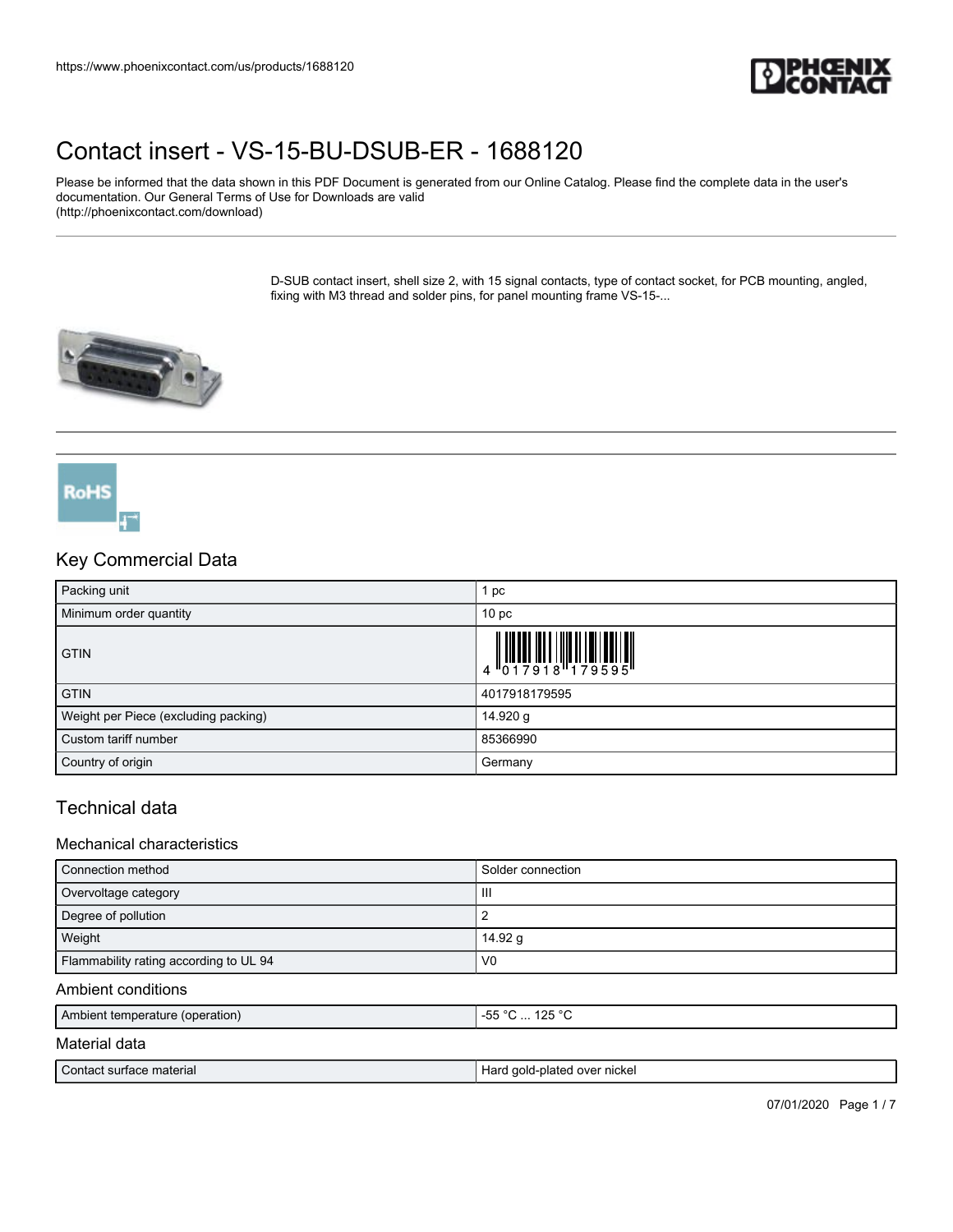

## Technical data

#### Material data

| Contact material         | Copper alloy            |
|--------------------------|-------------------------|
| Contact carrier material | PBT-GF                  |
| Housing material         | Steel, tin-plated       |
| Width                    | 21.6 mm                 |
| Height                   | 17.6 mm                 |
| Length                   | 39.52 mm                |
| Mounting type            | Threads and solder pins |

### Electrical characteristics

| Number of positions   | 15                       |
|-----------------------|--------------------------|
| Rated current         | 5 A (at 20 $^{\circ}$ C) |
| Overvoltage category  | Ш                        |
| Degree of pollution   |                          |
| Rated voltage (III/3) | 125 V                    |
| Test voltage          | 1200 V                   |

## Standards and Regulations

| Flammability rating according to UL 94 | V <sub>0</sub>                                                                                                                                                                                                                                                                                                                                                                                                                                    |
|----------------------------------------|---------------------------------------------------------------------------------------------------------------------------------------------------------------------------------------------------------------------------------------------------------------------------------------------------------------------------------------------------------------------------------------------------------------------------------------------------|
| Safety note                            | WARNING: The connectors may not be plugged in or disconnected under<br>load. Ignoring the warning or improper use may damage persons and/or<br>property.                                                                                                                                                                                                                                                                                          |
|                                        | • WARNING: Commission properly functioning products only. The products<br>must be regularly inspected for damage. Decommission defective products<br>immediately. Replace damaged products. Repairs are not possible.                                                                                                                                                                                                                             |
|                                        | • WARNING: Only electrically qualified personnel may install and operate<br>the product. They must observe the following safety notes. The qualified<br>personnel must be familiar with the basics of electrical engineering. They<br>must be able to recognize and prevent danger. The relevant symbol on the<br>packaging indicates that only personnel familiar with electrical engineering<br>are allowed to install and operate the product. |
|                                        | • The products are suitable for applications in plant, controller, and<br>electrical device engineering.                                                                                                                                                                                                                                                                                                                                          |
|                                        | . When operating the connectors in outdoor applications, they must be<br>separately protected against environmental influences.                                                                                                                                                                                                                                                                                                                   |
|                                        | • Assembled products may not be manipulated or improperly opened.                                                                                                                                                                                                                                                                                                                                                                                 |
|                                        | • Only use mating connectors that are specified in the technical data of the<br>standards listed (e.g. the ones listed in the product accessories online at<br>phoenixcontact.com/products).                                                                                                                                                                                                                                                      |
|                                        | • When using the product in direct connection with third-party<br>manufacturers, the user is responsible.                                                                                                                                                                                                                                                                                                                                         |
|                                        | • For operating voltages > 50 V AC, conductive connector housings must<br>be grounded                                                                                                                                                                                                                                                                                                                                                             |
|                                        | • Only use tools recommended by Phoenix Contact                                                                                                                                                                                                                                                                                                                                                                                                   |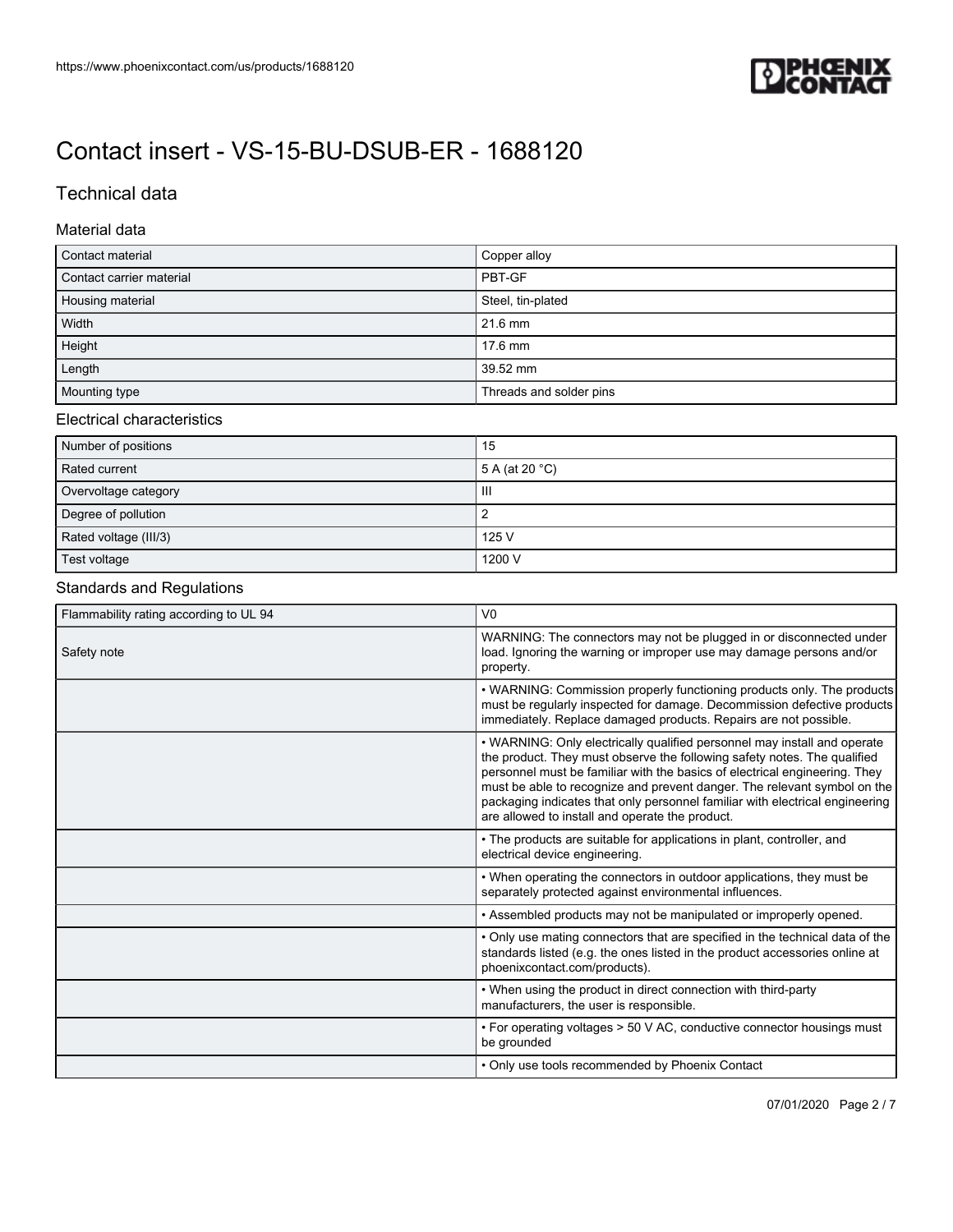

### Technical data

### Standards and Regulations

| • The installation notes/Design In documents online on the download page<br>at phoenix contact.com/products must be observed for this product.                                                |
|-----------------------------------------------------------------------------------------------------------------------------------------------------------------------------------------------|
| • Use a protective cap to protect connectors that are not in use. The<br>suitable accessories are available online in the accessory section of the<br>product at phoenix contact.com/products |
| • Operate the connector only when it is fully plugged in and interlocked.                                                                                                                     |
| • Operate the connector only when it is fully plugged in.                                                                                                                                     |
| . Ensure that when laying the cable, the tensile load on the connectors<br>does not exceed the upper limit specified in the standards.                                                        |
| • Observe the minimum bending radius of the cable. Lay the cable without<br>twisting it.                                                                                                      |
| • VDE 0100/1.97 § 411.1.3.2 and DIN EN 60 204/11.98 § 14.1.3 are<br>applicable when combining several circuits in a cable and/or connector                                                    |

### Environmental Product Compliance

| I REACh SVHC | Lead 7439-92-1                                                                                           |
|--------------|----------------------------------------------------------------------------------------------------------|
| China RoHS   | Environmentally Friendly Use Period = 50 years                                                           |
|              | For details about hazardous substances go to tab "Downloads", Category<br>l "Manufacturer's declaration" |

Drawings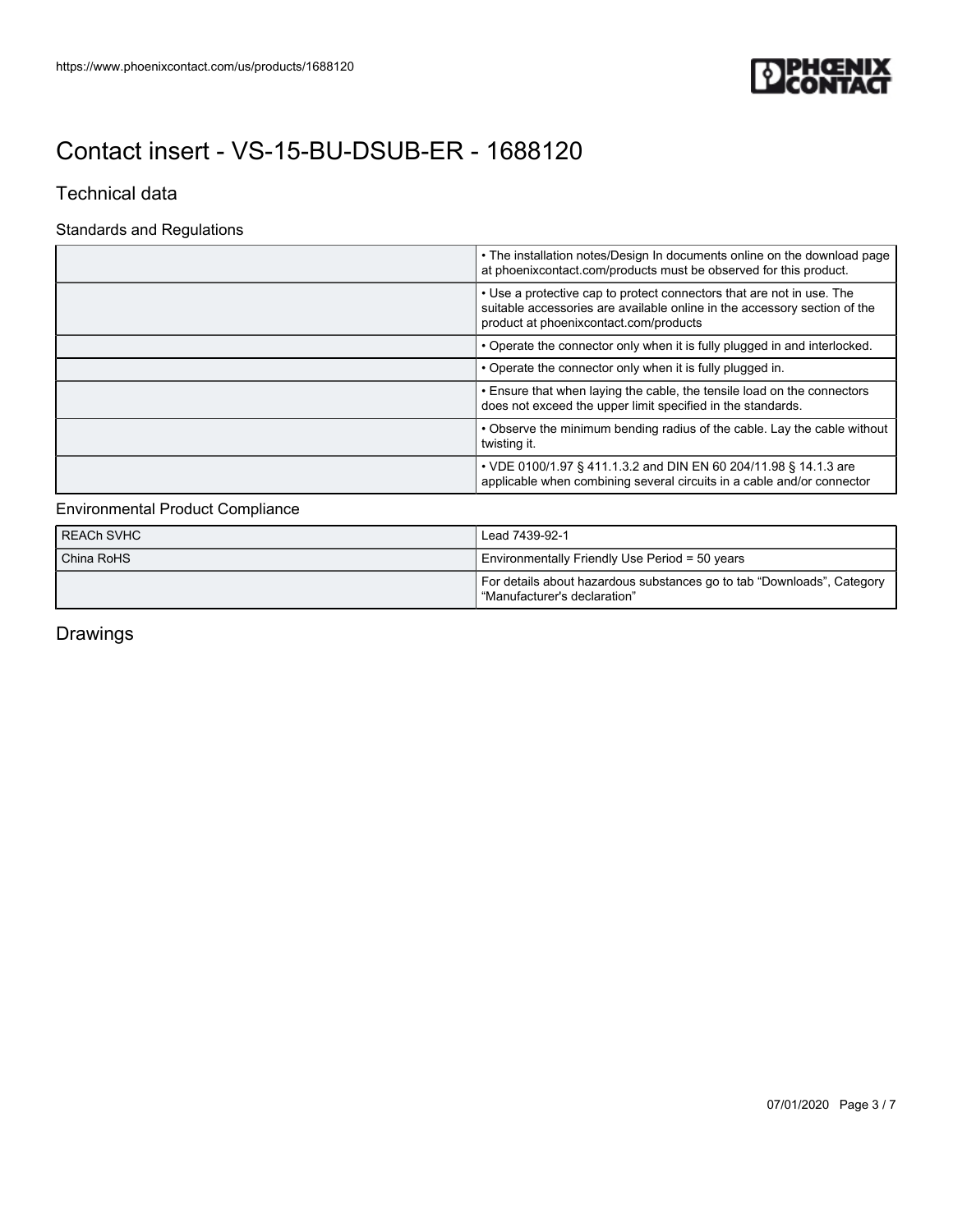





D-SUB contact insert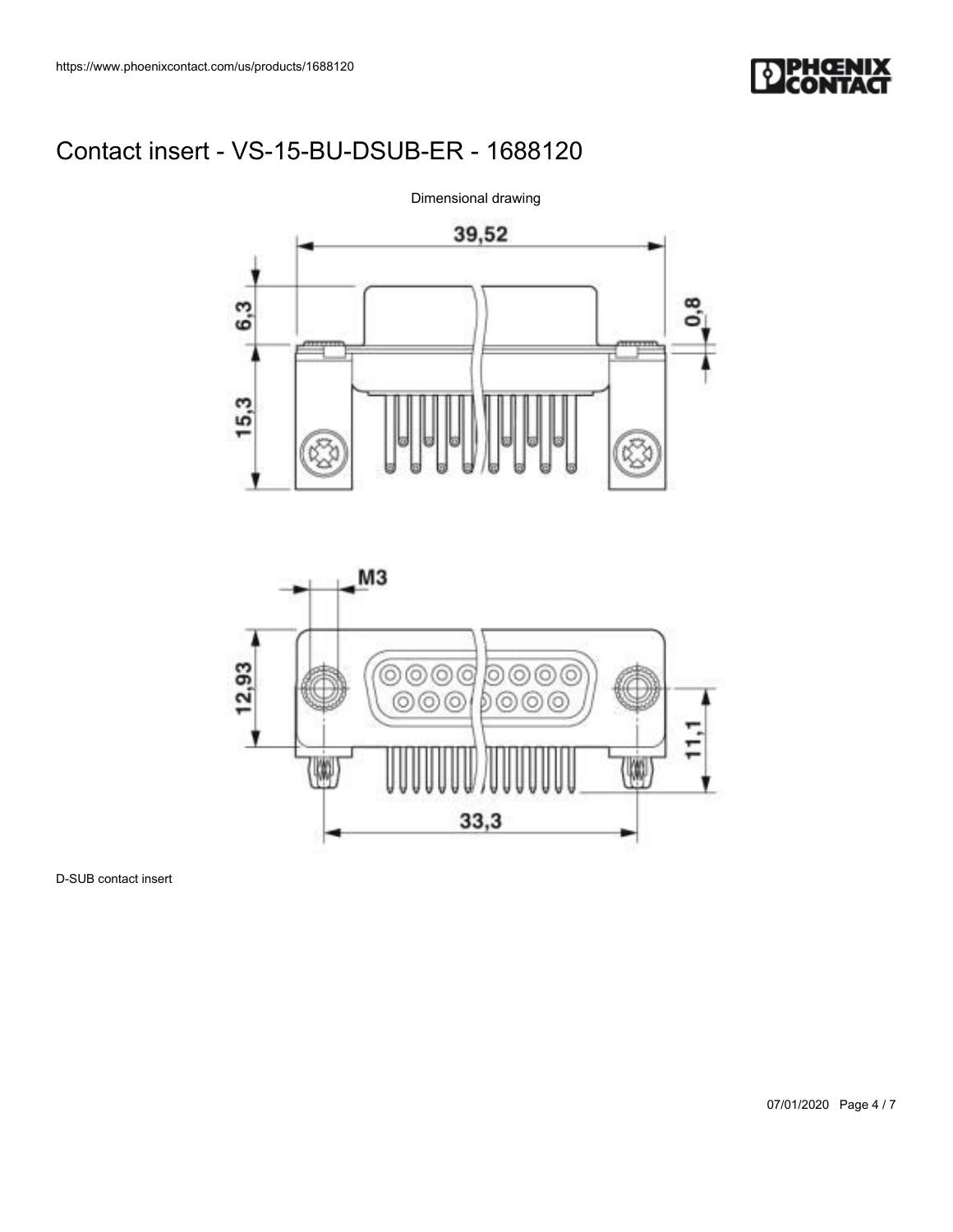



Drilling diagram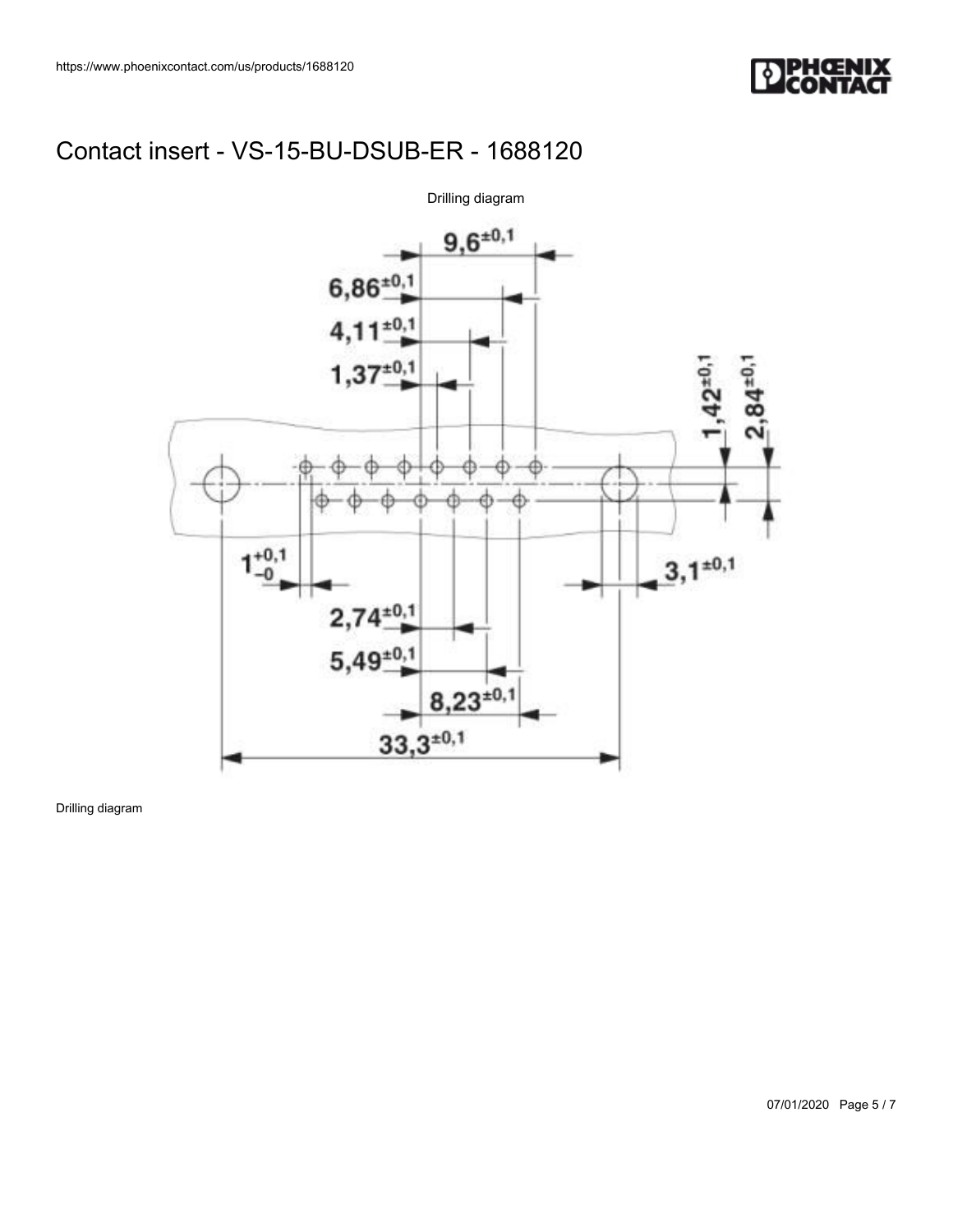

8 0000000<br>000000 ⊚ 15

Schematic diagram

## **Classifications**

eCl@ss

| eCl@ss 10.0.1 | 27440205 |
|---------------|----------|
| eCl@ss 4.0    | 27260700 |
| eCl@ss 4.1    | 27260700 |
| eCl@ss 5.0    | 27260700 |
| eCl@ss 5.1    | 27261200 |
| eCl@ss 6.0    | 27261200 |
| eCl@ss 7.0    | 27440205 |
| eCl@ss 8.0    | 27440205 |
| eCl@ss 9.0    | 27440205 |

### ETIM

| <b>ETIM 2.0</b> | EC000437 |
|-----------------|----------|
| ETIM 3.0        | EC000437 |
| <b>ETIM 4.0</b> | EC000437 |
| ETIM 5.0        | EC000438 |

07/01/2020 Page 6 / 7